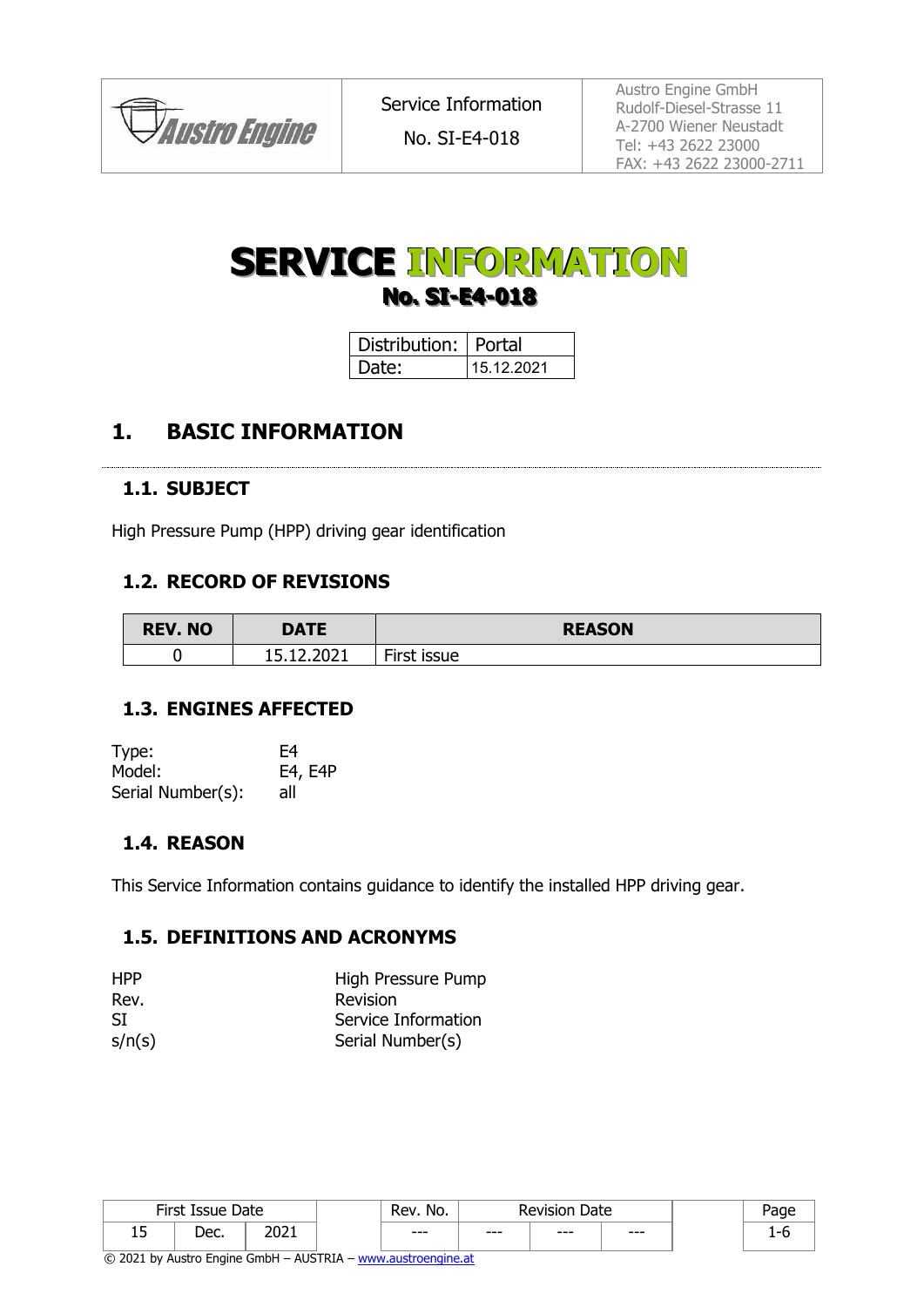

Austro Engine GmbH Rudolf-Diesel-Strasse 11 A-2700 Wiener Neustadt Tel: +43 2622 23000 FAX: +43 2622 23000-2711

#### **1.6. INFORMATION**

| On the HPP              | Is installed the gear      |
|-------------------------|----------------------------|
| E4A-30-000-000 rev. AA1 | E4A-30-000-601 rev. AA1 or |
|                         | E4A-30-000-601 rev. AA2 or |
|                         | E4A-30-000-201 rev. AB1    |
| E4A-30-000-000 rev. AB1 | E4A-30-000-601 rev. AA1 or |
|                         | E4A-30-000-601 rev. AA2 or |
|                         | E4A-30-000-201 rev. AB1    |
| E4A-30-000-BHY rev. AA1 | E4A-30-000-601 rev. AA1 or |
|                         | E4A-30-000-601 rev. AA2 or |
|                         | E4A-30-000-201 rev. AB1    |
| E4A-30-000-BHY rev. AA2 | E4A-30-000-201 rev. AE1 or |
|                         | E4A-30-000-601 rev. AA2    |
| E4A-30-000-BHY rev. AA3 | E4A-30-000-201 rev. AE1    |

In addition:

| On the Engine s/n | Is installed the HPP     | s/n               | <b>Having installed the Gear</b> | s/n  |
|-------------------|--------------------------|-------------------|----------------------------------|------|
| E4-A-00056        | E4A-30-000-BHY; Rev. AA2 | 21-08-09-02-01702 | E4A-30-000-201; Rev. AE1         | 4064 |
| E4-A-00533        | E4A-30-000-BHY; Rev. AA2 | 21-07-08-02-00346 | E4A-30-000-201; Rev. AE1         | 3105 |
| E4-A-00567        | E4A-30-000-BHY; Rev. AA2 | 21-07-08-02-00182 | E4A-30-000-201; Rev. AE1         | 3017 |
| E4-A-06105        | E4A-30-000-BHY; Rev. AA2 | 21-06-03-02-01510 | E4A-30-000-201; Rev. AE1         | 2930 |
| E4-A-06114        | E4A-30-000-BHY; Rev. AA1 | 21-06-03-02-01428 | E4A-30-000-201; Rev. AB1         | 2788 |
| E4-A-06118        | E4A-30-000-BHY; Rev. AA1 | 21-04-08-02-00629 | E4A-30-000-201; Rev. AB1         | 2033 |
| E4-A-06119        | E4A-30-000-BHY; Rev. AA2 | 21-07-08-02-00237 | E4A-30-000-201; Rev. AE1         | 4100 |
| E4-A-06121        | E4A-30-000-BHY; Rev. AA1 | 20-12-14-02-00041 | E4A-30-000-201; Rev. AB1         | 2798 |
| E4-A-06122        | E4A-30-000-BHY; Rev. AA1 | 20-12-14-02-00031 | E4A-30-000-201; Rev. AB1         | 2707 |
| E4-A-06132        | E4A-30-000-BHY; Rev. AA1 | 21-05-10-02-00113 | E4A-30-000-201; Rev. AB1         | 1932 |
| E4-A-06133        | E4A-30-000-BHY; Rev. AA2 | 21-05-10-02-00046 | E4A-30-000-201; Rev. AE1         | 3018 |
| E4-A-06134        | E4A-30-000-BHY; Rev. AA2 | 21-07-08-02-00201 | E4A-30-000-201; Rev. AE1         | 3102 |
| E4-A-06135        | E4A-30-000-BHY; Rev. AA2 | 21-06-03-02-01491 | E4A-30-000-201; Rev. AE1         | 2938 |
| E4-A-06136        | E4A-30-000-BHY; Rev. AA2 | 21-06-03-02-01541 | E4A-30-000-201; Rev. AE1         | 2995 |
| E4-A-06137        | E4A-30-000-BHY; Rev. AA2 | 21-07-08-02-00204 | E4A-30-000-201; Rev. AE1         | 3117 |
| E4-A-06138        | E4A-30-000-BHY; Rev. AA2 | 21-06-03-02-01495 | E4A-30-000-201; Rev. AE1         | 3058 |
| E4-A-06139        | E4A-30-000-BHY; Rev. AA1 | 20-10-19-02-00452 | E4A-30-000-201; Rev. AB1         | 1998 |
| E4-A-06140        | E4A-30-000-BHY; Rev. AA1 | 20-10-19-02-00471 | E4A-30-000-201; Rev. AB1         | 2026 |
| E4-A-06141        | E4A-30-000-BHY; Rev. AA1 | 20-12-14-02-00010 | E4A-30-000-201; Rev. AB1         | 1988 |
| E4-A-06142        | E4A-30-000-BHY; Rev. AA1 | 21-06-03-02-01533 | E4A-30-000-201; Rev. AB1         | 2786 |
| E4-A-06143        | E4A-30-000-BHY; Rev. AA1 | 20-12-14-02-00088 | E4A-30-000-201; Rev. AB1         | 2719 |
| E4-A-06144        | E4A-30-000-BHY; Rev. AA1 | 21-05-10-02-00021 | E4A-30-000-201; Rev. AB1         | 1842 |
| E4-A-06145        | E4A-30-000-BHY; Rev. AA2 | 21-06-03-02-01435 | E4A-30-000-201; Rev. AE1         | 3220 |

| Firct  | Issue              | Date               | No.<br>Rev | Date<br>Revision |            |     |          |
|--------|--------------------|--------------------|------------|------------------|------------|-----|----------|
| -<br>∸ | $P^{\alpha}$<br>∼∼ | 2021<br>ᅀᄖ<br>---- | $--$       | $- - -$          | ---<br>--- | --- | <u>_</u> |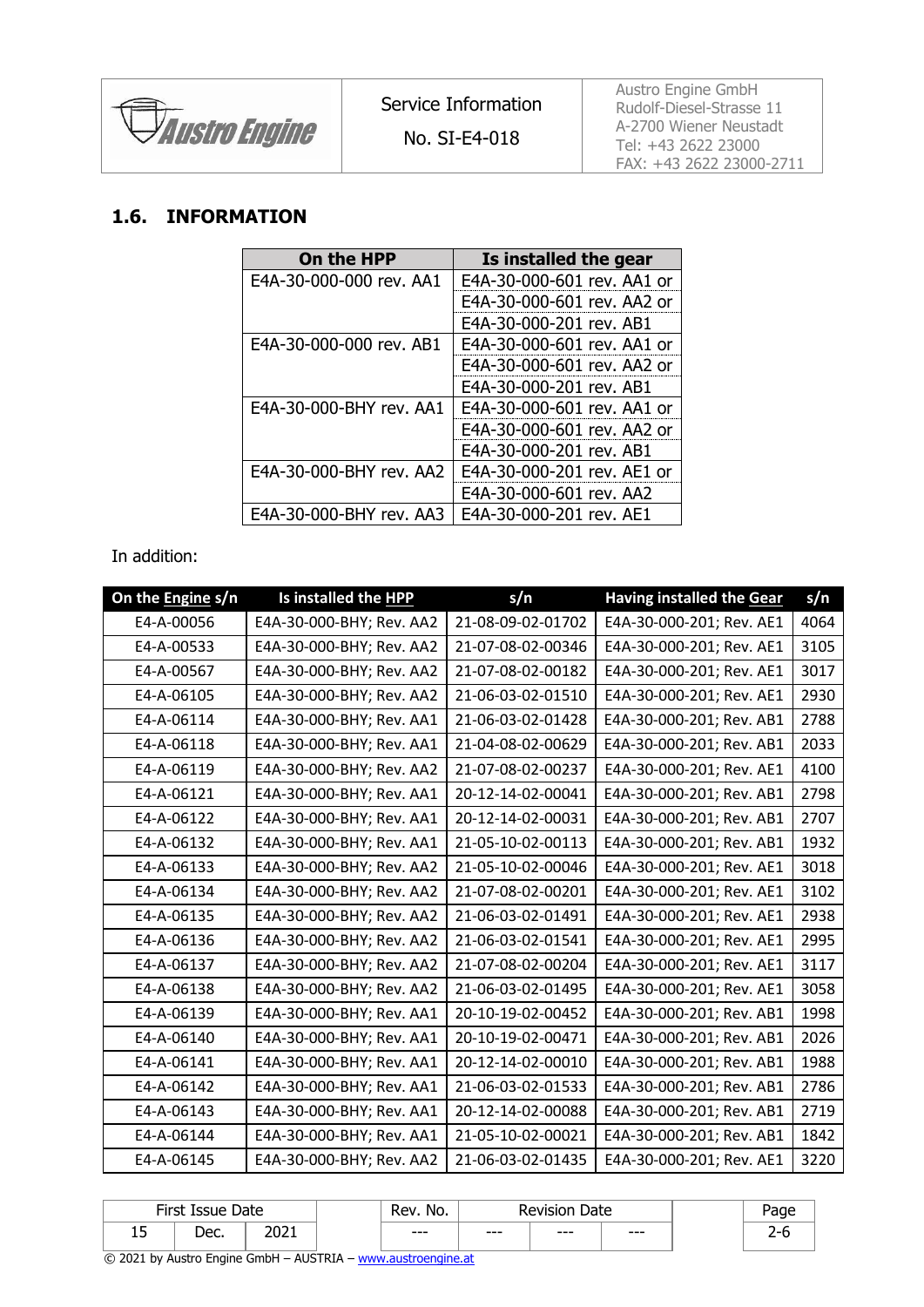

# Service Information

No. SI-E4-018

Austro Engine GmbH Rudolf-Diesel-Strasse 11 A-2700 Wiener Neustadt Tel: +43 2622 23000 FAX: +43 2622 23000-2711

| On the Engine s/n | Is installed the HPP     | s/n               | <b>Having installed the Gear</b> | s/n  |
|-------------------|--------------------------|-------------------|----------------------------------|------|
| E4-A-06146        | E4A-30-000-BHY; Rev. AA2 | 21-07-08-02-00327 | E4A-30-000-201; Rev. AE1         | 3107 |
| E4-A-06147        | E4A-30-000-BHY; Rev. AA2 | 21-07-08-02-00110 | E4A-30-000-201; Rev. AE1         | 4315 |
| E4-A-06148        | E4A-30-000-BHY; Rev. AA2 | 21-07-08-02-00191 | E4A-30-000-201; Rev. AE1         | 3125 |
| E4-A-06150        | E4A-30-000-BHY; Rev. AA1 | 20-10-19-02-00482 | E4A-30-000-201; Rev. AB1         | 1939 |
| E4-A-06151        | E4A-30-000-BHY; Rev. AA1 | 20-09-02-02-00439 | E4A-30-000-201; Rev. AB1         | 1980 |
| E4-A-06152        | E4A-30-000-BHY; Rev. AA2 | 21-06-03-02-01512 | E4A-30-000-201; Rev. AE1         | 2921 |
| E4-A-06153        | E4A-30-000-BHY; Rev. AA2 | 21-06-03-02-01538 | E4A-30-000-201; Rev. AE1         | 3109 |
| E4-A-06154        | E4A-30-000-BHY; Rev. AA2 | 21-06-03-02-01446 | E4A-30-000-201; Rev. AE1         | 3217 |
| E4-A-06155        | E4A-30-000-BHY; Rev. AA2 | 21-06-03-02-01455 | E4A-30-000-201; Rev. AE1         | 3229 |
| E4-A-06156        | E4A-30-000-BHY; Rev. AA2 | 21-05-10-02-00027 | E4A-30-000-201; Rev. AE1         | 3130 |
| E4-A-06157        | E4A-30-000-BHY; Rev. AA2 | 21-05-10-02-00010 | E4A-30-000-201; Rev. AE1         | 3115 |
| E4-A-06158        | E4A-30-000-BHY; Rev. AA2 | 21-07-08-02-00112 | E4A-30-000-201; Rev. AE1         | 4049 |
| E4-A-06159        | E4A-30-000-BHY; Rev. AA2 | 21-07-08-02-00121 | E4A-30-000-201; Rev. AE1         | 4258 |
| E4-A-06160        | E4A-30-000-BHY; Rev. AA2 | 21-06-03-02-01537 | E4A-30-000-201; Rev. AE1         | 2977 |
| E4-A-06161        | E4A-30-000-BHY; Rev. AA2 | 21-06-03-02-01534 | E4A-30-000-201; Rev. AE1         | 2955 |
| E4-A-06164        | E4A-30-000-BHY; Rev. AA2 | 21-07-08-02-00150 | E4A-30-000-201; Rev. AE1         | 4297 |
| E4-A-06166        | E4A-30-000-BHY; Rev. AA2 | 21-06-03-02-01509 | E4A-30-000-201; Rev. AE1         | 2972 |
| E4-A-06168        | E4A-30-000-BHY; Rev. AA2 | 21-07-08-02-00161 | E4A-30-000-201; Rev. AE1         | 2966 |
| E4-A-06169        | E4A-30-000-BHY; Rev. AA2 | 21-06-03-02-01553 | E4A-30-000-201; Rev. AE1         | 2945 |
| E4-A-06173        | E4A-30-000-BHY; Rev. AA2 | 21-06-03-02-01448 | E4A-30-000-201; Rev. AE1         | 2991 |
| E4-B-06007        | E4A-30-000-BHY; Rev. AA2 | 21-06-03-02-01505 | E4A-30-000-201; Rev. AE1         | 2917 |
| E4-B-06008        | E4A-30-000-BHY; Rev. AA1 | 20-12-14-02-00068 | E4A-30-000-201; Rev. AB1         | 2767 |
| E4-B-06009        | E4A-30-000-BHY; Rev. AA2 | 21-05-10-02-00044 | E4A-30-000-201; Rev. AE1         | 3104 |
| E4-B-06010        | E4A-30-000-BHY; Rev. AA2 | 21-05-10-02-00040 | E4A-30-000-201; Rev. AE1         | 3114 |
| E4-B-06011        | E4A-30-000-BHY; Rev. AA2 | 21-07-08-02-00125 | E4A-30-000-201; Rev. AE1         | 4256 |
| E4-B-06012        | E4A-30-000-BHY; Rev. AA2 | 21-06-03-02-01547 | E4A-30-000-201; Rev. AE1         | 2959 |
| E4-C-00274        | E4A-30-000-BHY; Rev. AA2 | 21-06-03-02-01504 | E4A-30-000-201; Rev. AE1         | 2906 |
| E4-C-00622        | E4A-30-000-BHY; Rev. AA2 | 21-06-03-02-01503 | E4A-30-000-201; Rev. AE1         | 2928 |
| E4-C-00623        | E4A-30-000-BHY; Rev. AA2 | 21-07-08-02-00205 | E4A-30-000-201; Rev. AE1         | 3100 |
| E4-C-06072        | E4A-30-000-BHY; Rev. AA1 | 21-03-03-02-02281 | E4A-30-000-201; Rev. AB1         | 1547 |
| E4-C-06073        | E4A-30-000-BHY; Rev. AA1 | 20-10-19-02-00461 | E4A-30-000-201; Rev. AB1         | 1979 |
| E4-C-06077        | E4A-30-000-BHY; Rev. AA1 | 21-03-03-02-02365 | E4A-30-000-201; Rev. AB1         | 1577 |
| E4-C-06080        | E4A-30-000-BHY; Rev. AA2 | 21-06-03-02-01543 | E4A-30-000-201; Rev. AE1         | 3059 |
| E4-C-06082        | E4A-30-000-BHY; Rev. AA1 | 21-05-10-02-00119 | E4A-30-000-201; Rev. AB1         | 1864 |
| E4-C-06085        | E4A-30-000-BHY; Rev. AA1 | 21-04-08-02-00660 | E4A-30-000-201; Rev. AB1         | 1604 |
| E4-C-06086        | E4A-30-000-BHY; Rev. AA1 | 21-04-08-02-00596 | E4A-30-000-201; Rev. AB1         | 1591 |
| E4-C-06089        | E4A-30-000-BHY; Rev. AA2 | 21-06-03-02-01496 | E4A-30-000-201; Rev. AE1         | 3036 |
| E4-C-06090        | E4A-30-000-BHY; Rev. AA2 | 21-06-03-02-01427 | E4A-30-000-201; Rev. AE1         | 2985 |
| E4-C-06091        | E4A-30-000-BHY; Rev. AA2 | 21-06-03-02-01500 | E4A-30-000-201; Rev. AE1         | 3042 |

|          | First Issue Date |      | No.<br>Rev. | Date<br><b>Revision</b> |         | ההבנ |        |
|----------|------------------|------|-------------|-------------------------|---------|------|--------|
| --<br>∸~ | חמו<br>◡◡        | 2021 | $- - -$     | $- - -$                 | $- - -$ | ---  | ∽<br>ັ |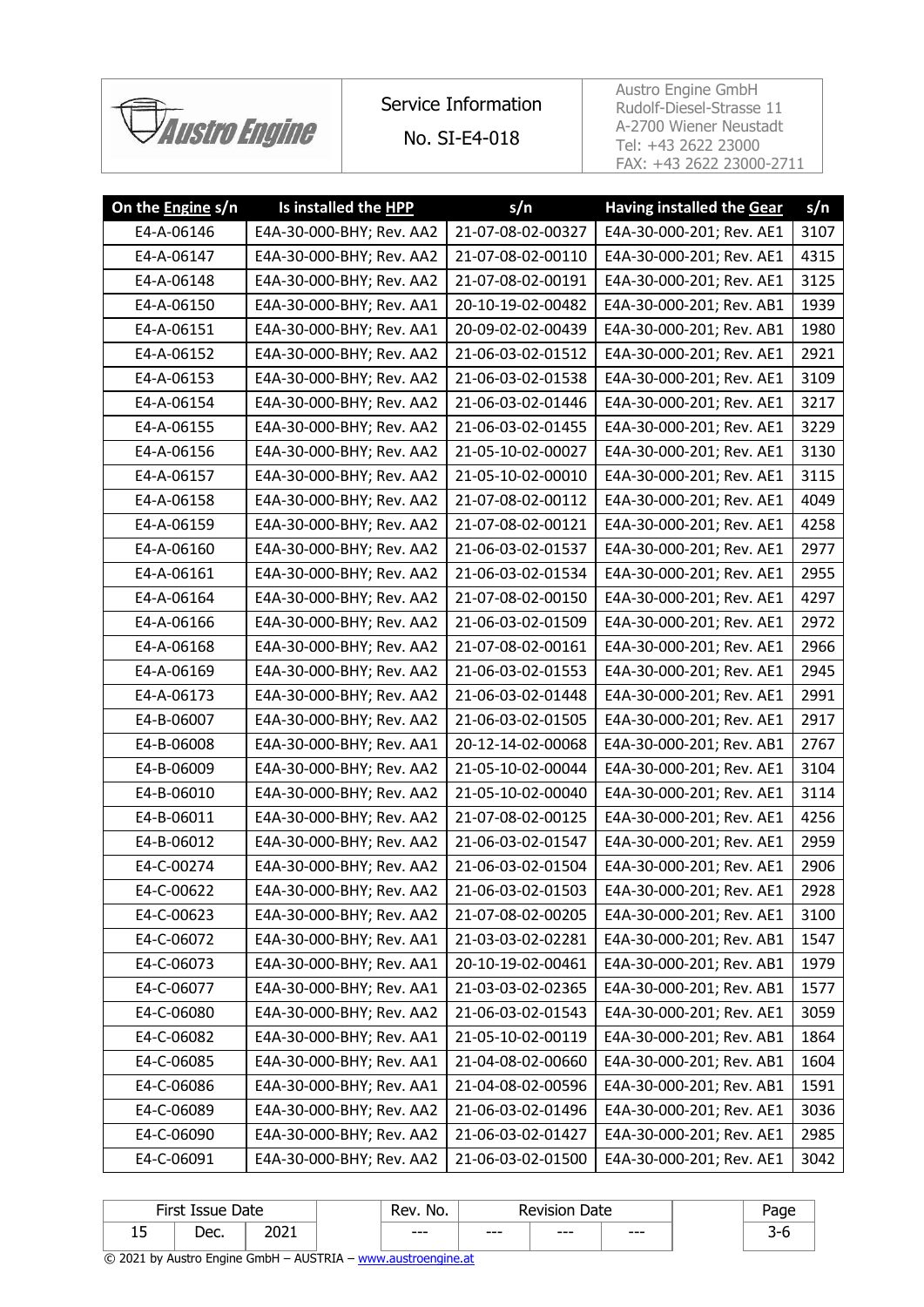

# Service Information

No. SI-E4-018

Austro Engine GmbH Rudolf-Diesel-Strasse 11 A-2700 Wiener Neustadt Tel: +43 2622 23000 FAX: +43 2622 23000-2711

| On the Engine s/n | Is installed the HPP     | s/n               | <b>Having installed the Gear</b> | s/n  |
|-------------------|--------------------------|-------------------|----------------------------------|------|
| E4-C-06092        | E4A-30-000-BHY; Rev. AA2 | 21-06-03-02-01519 | E4A-30-000-201; Rev. AE1         | 3044 |
| E4-C-06095        | E4A-30-000-BHY; Rev. AA2 | 21-06-03-02-01527 | E4A-30-000-201; Rev. AE1         | 2907 |
| E4-C-06096        | E4A-30-000-BHY; Rev. AA2 | 21-05-10-02-00033 | E4A-30-000-201; Rev. AE1         | 3086 |
| E4-C-06097        | E4A-30-000-BHY; Rev. AA1 | 20-10-19-02-00458 | E4A-30-000-201; Rev. AB1         | 1985 |
| E4-C-06098        | E4A-30-000-BHY; Rev. AA1 | 20-10-19-02-00480 | E4A-30-000-201; Rev. AB1         | 2042 |
| E4-C-06099        | E4A-30-000-BHY; Rev. AA1 | 20-12-14-02-00033 | E4A-30-000-201; Rev. AB1         | 2718 |
| E4-C-06100        | E4A-30-000-BHY; Rev. AA2 | 21-07-08-02-00183 | E4A-30-000-201; Rev. AE1         | 3112 |
| E4-C-06101        | E4A-30-000-BHY; Rev. AA2 | 21-07-08-02-00179 | E4A-30-000-201; Rev. AE1         | 3012 |
| E4-C-06108        | E4A-30-000-BHY; Rev. AA1 | 20-12-14-02-00024 | E4A-30-000-201; Rev. AB1         | 2144 |
| E4-C-06109        | E4A-30-000-BHY; Rev. AA2 | 21-06-03-02-01530 | E4A-30-000-201; Rev. AE1         | 2901 |
| E4-C-06110        | E4A-30-000-BHY; Rev. AA2 | 21-06-03-02-01511 | E4A-30-000-201; Rev. AE1         | 2990 |
| E4-C-06111        | E4A-30-000-BHY; Rev. AA2 | 21-07-08-02-00111 | E4A-30-000-201; Rev. AE1         | 4099 |
| E4-C-06112        | E4A-30-000-BHY; Rev. AA2 | 21-07-08-02-00188 | E4A-30-000-201; Rev. AE1         | 3150 |
| E4-C-06113        | E4A-30-000-BHY; Rev. AA2 | 21-07-08-02-00128 | E4A-30-000-201; Rev. AE1         | 3969 |
| E4-C-06114        | E4A-30-000-BHY; Rev. AA2 | 21-07-08-02-00264 | E4A-30-000-201; Rev. AE1         | 4335 |
| E4-C-06115        | E4A-30-000-BHY; Rev. AA2 | 21-08-09-02-01504 | E4A-30-000-201; Rev. AE1         | 4083 |
| E4-C-06116        | E4A-30-000-BHY; Rev. AA2 | 21-06-03-02-01514 | E4A-30-000-201; Rev. AE1         | 2912 |
| E4-C-06117        | E4A-30-000-BHY; Rev. AA2 | 21-06-03-02-01489 | E4A-30-000-201; Rev. AE1         | 2931 |
| E4-C-06118        | E4A-30-000-BHY; Rev. AA2 | 21-06-03-02-01447 | E4A-30-000-201; Rev. AE1         | 2914 |
| E4-C-06119        | E4A-30-000-BHY; Rev. AA2 | 21-06-03-02-01516 | E4A-30-000-201; Rev. AE1         | 2910 |
| E4-C-06120        | E4A-30-000-BHY; Rev. AA2 | 20-12-14-02-00062 | E4A-30-000-201; Rev. AE1         | 3293 |
| E4-C-06121        | E4A-30-000-BHY; Rev. AA2 | 21-06-03-02-01506 | E4A-30-000-201; Rev. AE1         | 3370 |
| E4-C-06122        | E4A-30-000-BHY; Rev. AA2 | 21-06-03-02-01462 | E4A-30-000-201; Rev. AE1         | 3221 |
| E4-C-06123        | E4A-30-000-BHY; Rev. AA2 | 21-07-08-02-00353 | E4A-30-000-201; Rev. AE1         | 3110 |
| E4-C-06124        | E4A-30-000-BHY; Rev. AA2 | 21-07-08-02-00343 | E4A-30-000-201; Rev. AE1         | 3020 |
| E4-C-06125        | E4A-30-000-BHY; Rev. AA2 | 21-07-08-02-00339 | E4A-30-000-201; Rev. AE1         | 3128 |
| E4-C-06126        | E4A-30-000-BHY; Rev. AA2 | 21-07-08-02-00177 | E4A-30-000-201; Rev. AE1         | 3021 |
| E4-C-06127        | E4A-30-000-BHY; Rev. AA2 | 21-08-09-02-01389 | E4A-30-000-201; Rev. AE1         | 4036 |
| E4-C-06128        | E4A-30-000-BHY; Rev. AA2 | 21-08-09-02-01682 | E4A-30-000-201; Rev. AE1         | 4121 |
| E4-C-06130        | E4A-30-000-BHY; Rev. AA2 | 21-05-10-02-00041 | E4A-30-000-201; Rev. AE1         | 3016 |
| E4-C-06131        | E4A-30-000-BHY; Rev. AA2 | 21-07-08-02-00196 | E4A-30-000-201; Rev. AE1         | 3029 |
| E4-C-06132        | E4A-30-000-BHY; Rev. AA2 | 21-07-08-02-00351 | E4A-30-000-201; Rev. AE1         | 3148 |
| E4-C-06133        | E4A-30-000-BHY; Rev. AA2 | 21-05-10-02-00128 | E4A-30-000-201; Rev. AE1         | 3101 |
| E4-C-06134        | E4A-30-000-BHY; Rev. AA2 | 21-07-08-02-00207 | E4A-30-000-201; Rev. AE1         | 3116 |
| E4-C-06135        | E4A-30-000-BHY; Rev. AA2 | 21-07-08-02-00352 | E4A-30-000-201; Rev. AE1         | 3129 |
| E4-C-06136        | E4A-30-000-BHY; Rev. AA2 | 21-07-08-02-00213 | E4A-30-000-201; Rev. AE1         | 3034 |
| E4-C-06137        | E4A-30-000-BHY; Rev. AA2 | 21-05-10-02-00051 | E4A-30-000-201; Rev. AE1         | 3024 |
| E4-C-06138        | E4A-30-000-BHY; Rev. AA2 | 21-07-08-02-00216 | E4A-30-000-201; Rev. AE1         | 3123 |
| E4-C-06139        | E4A-30-000-BHY; Rev. AA2 | 21-07-08-02-00180 | E4A-30-000-201; Rev. AE1         | 3106 |
|                   |                          |                   |                                  |      |

|         | First Issue Date |      | No.<br>Rev. | Date<br><b>Revision</b> |         | aae |            |
|---------|------------------|------|-------------|-------------------------|---------|-----|------------|
| -<br>∸~ | חמו<br>◡◡        | 2021 | $- - -$     | $- - -$                 | $- - -$ | --- | <b>4-1</b> |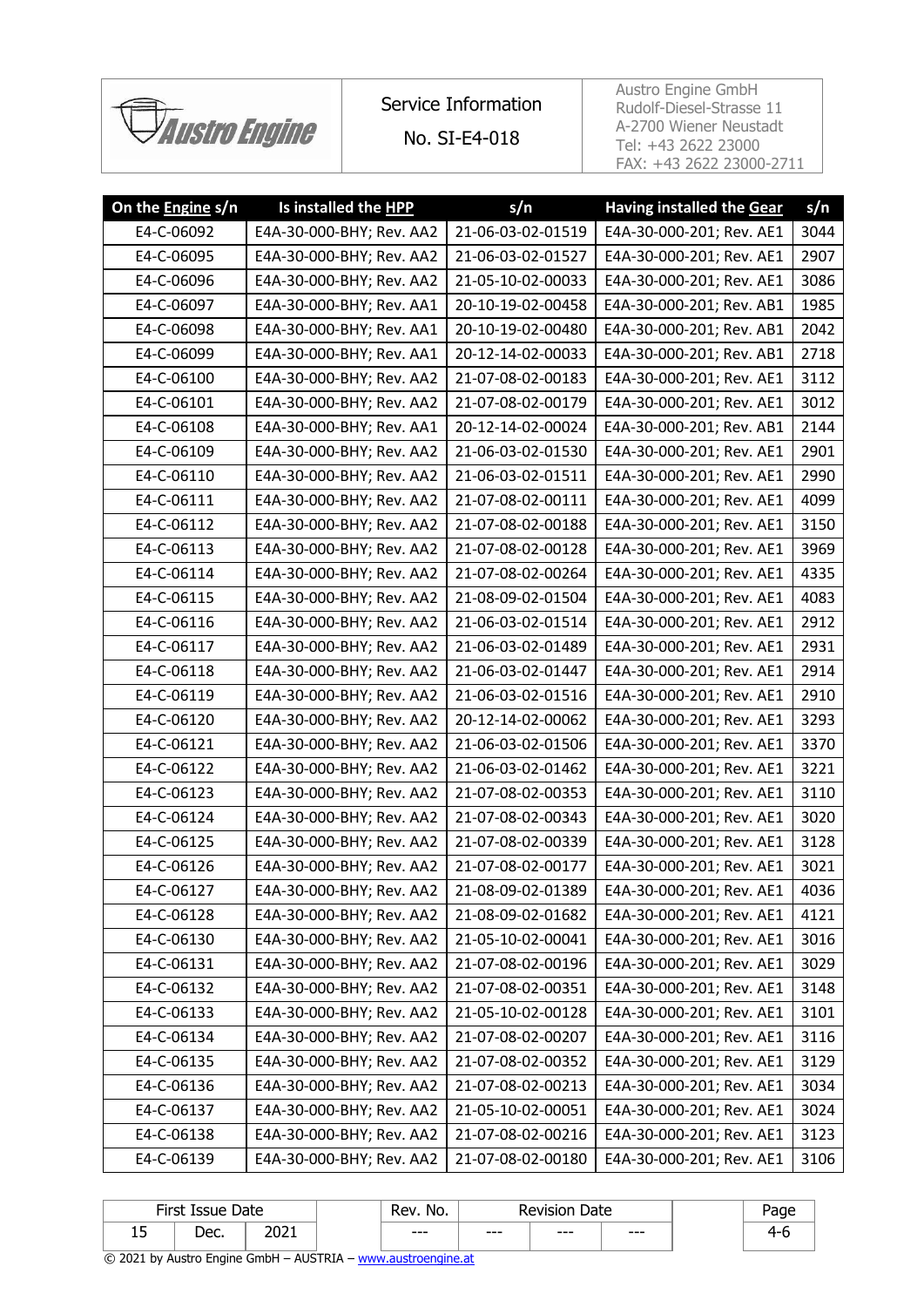

## Service Information

No. SI-E4-018

Austro Engine GmbH Rudolf-Diesel-Strasse 11 A-2700 Wiener Neustadt Tel: +43 2622 23000 FAX: +43 2622 23000-2711

| On the Engine s/n | Is installed the HPP     | s/n               | <b>Having installed the Gear</b> | s/n  |
|-------------------|--------------------------|-------------------|----------------------------------|------|
| E4-C-06140        | E4A-30-000-BHY; Rev. AA2 | 21-07-08-02-00139 | E4A-30-000-201; Rev. AE1         | 3137 |
| E4-C-06141        | E4A-30-000-BHY; Rev. AA2 | 21-07-08-02-00186 | E4A-30-000-201; Rev. AE1         | 3147 |
| E4-C-06142        | E4A-30-000-BHY; Rev. AA2 | 21-07-08-02-00350 | E4A-30-000-201; Rev. AE1         | 3135 |
| E4-C-06153        | E4A-30-000-BHY; Rev. AA2 | 21-07-08-02-00167 | E4A-30-000-201; Rev. AE1         | 4361 |
| E4-C-06154        | E4A-30-000-BHY; Rev. AA2 | 21-07-08-02-00329 | E4A-30-000-201; Rev. AE1         | 4407 |
| E4-C-06155        | E4A-30-000-BHY; Rev. AA2 | 21-07-08-02-00342 | E4A-30-000-201; Rev. AE1         | 4322 |
| E4-C-06156        | E4A-30-000-BHY; Rev. AA2 | 21-07-08-02-00116 | E4A-30-000-201; Rev. AE1         | 4340 |
| E4-C-06157        | E4A-30-000-BHY; Rev. AA2 | 21-06-03-02-01536 | E4A-30-000-201; Rev. AE1         | 2998 |
| E4-C-06158        | E4A-30-000-BHY; Rev. AA2 | 21-07-08-02-00149 | E4A-30-000-201; Rev. AE1         | 4329 |
| E4P-C-06067       | E4A-30-000-BHY; Rev. AA2 | 21-06-03-02-01555 | E4A-30-000-201; Rev. AE1         | 2953 |
| E4P-C-06082       | E4A-30-000-BHY; Rev. AA1 | 20-12-14-02-00043 | E4A-30-000-201; Rev. AB1         | 1924 |
| E4P-C-06083       | E4A-30-000-BHY; Rev. AA1 | 20-10-19-02-00454 | E4A-30-000-201; Rev. AB1         | 2011 |
| E4P-C-06084       | E4A-30-000-BHY; Rev. AA1 | 20-12-14-02-00038 | E4A-30-000-201; Rev. AB1         | 2055 |
| E4P-C-06085       | E4A-30-000-BHY; Rev. AA1 | 20-12-14-02-00017 | E4A-30-000-201; Rev. AB1         | 1940 |
| E4P-C-06086       | E4A-30-000-BHY; Rev. AA1 | 20-12-14-02-00082 | E4A-30-000-201; Rev. AB1         | 2761 |
| E4P-C-06087       | E4A-30-000-BHY; Rev. AA2 | 21-06-03-02-01542 | E4A-30-000-201; Rev. AE1         | 3038 |
| E4P-C-06088       | E4A-30-000-BHY; Rev. AA2 | 21-06-03-02-01490 | E4A-30-000-201; Rev. AE1         | 2946 |
| E4P-C-06089       | E4A-30-000-BHY; Rev. AA1 | 20-12-14-02-00077 | E4A-30-000-201; Rev. AB1         | 2781 |
| E4P-C-06090       | E4A-30-000-BHY; Rev. AA1 | 21-06-03-02-01524 | E4A-30-000-201; Rev. AB1         | 2778 |
| E4P-C-06091       | E4A-30-000-BHY; Rev. AA2 | 21-06-03-02-01502 | E4A-30-000-201; Rev. AE1         | 3048 |
| E4P-C-06092       | E4A-30-000-BHY; Rev. AA2 | 21-06-03-02-01539 | E4A-30-000-201; Rev. AE1         | 3043 |
| E4P-C-06093       | E4A-30-000-BHY; Rev. AA2 | 21-06-03-02-01507 | E4A-30-000-201; Rev. AE1         | 2980 |
| E4P-C-06094       | E4A-30-000-BHY; Rev. AA2 | 21-06-03-02-01493 | E4A-30-000-201; Rev. AE1         | 3040 |
| E4P-C-06095       | E4A-30-000-BHY; Rev. AA2 | 21-07-08-02-00347 | E4A-30-000-201; Rev. AE1         | 3136 |
| E4P-C-06096       | E4A-30-000-BHY; Rev. AA2 | 21-06-03-02-01550 | E4A-30-000-201; Rev. AE1         | 2993 |
| E4P-C-06097       | E4A-30-000-BHY; Rev. AA2 | 21-07-08-02-00345 | E4A-30-000-201; Rev. AE1         | 3027 |
| E4P-C-06098       | E4A-30-000-BHY; Rev. AA2 | 21-07-08-02-00192 | E4A-30-000-201; Rev. AE1         | 3003 |
| E4P-C-06099       | E4A-30-000-BHY; Rev. AA2 | 21-07-08-02-00142 | E4A-30-000-201; Rev. AE1         | 3028 |
| E4P-C-06100       | E4A-30-000-BHY; Rev. AA2 | 21-07-08-02-00187 | E4A-30-000-201; Rev. AE1         | 3149 |
| E4P-C-06101       | E4A-30-000-BHY; Rev. AA2 | 21-07-08-02-00163 | E4A-30-000-201; Rev. AE1         | 3013 |
| E4P-C-06102       | E4A-30-000-BHY; Rev. AA2 | 21-07-08-02-00341 | E4A-30-000-201; Rev. AE1         | 3144 |
| E4P-C-06103       | E4A-30-000-BHY; Rev. AA2 | 21-07-08-02-00147 | E4A-30-000-201; Rev. AE1         | 3005 |
| E4P-C-06104       | E4A-30-000-BHY; Rev. AA2 | 21-05-10-02-00005 | E4A-30-000-201; Rev. AE1         | 4087 |
| E4P-C-06105       | E4A-30-000-BHY; Rev. AA2 | 21-06-03-02-01523 | E4A-30-000-201; Rev. AE1         | 2927 |
| E4P-C-06106       | E4A-30-000-BHY; Rev. AA2 | 21-06-03-02-01556 | E4A-30-000-201; Rev. AE1         | 2935 |
| E4P-C-06107       | E4A-30-000-BHY; Rev. AA2 | 21-06-03-02-01528 | E4A-30-000-201; Rev. AE1         | 2979 |
| E4P-C-06108       | E4A-30-000-BHY; Rev. AA2 | 21-07-08-02-00190 | E4A-30-000-201; Rev. AE1         | 3014 |
| E4P-C-06109       | E4A-30-000-BHY; Rev. AA2 | 21-07-08-02-00146 | E4A-30-000-201; Rev. AE1         | 4309 |
| E4P-C-06110       | E4A-30-000-BHY; Rev. AA2 | 21-06-03-02-01559 | E4A-30-000-201; Rev. AE1         | 2926 |

| Siret Tec<br>Date<br>Issue<br>11 J L |             | No.<br>-<br>Rev        | Date<br>Revision |         | aue |       |   |
|--------------------------------------|-------------|------------------------|------------------|---------|-----|-------|---|
| -<br>∸~                              | חבו<br>レマン・ | ור∩ר<br>LULI<br>______ | ---<br>---       | $- - -$ | --- | $---$ | ັ |